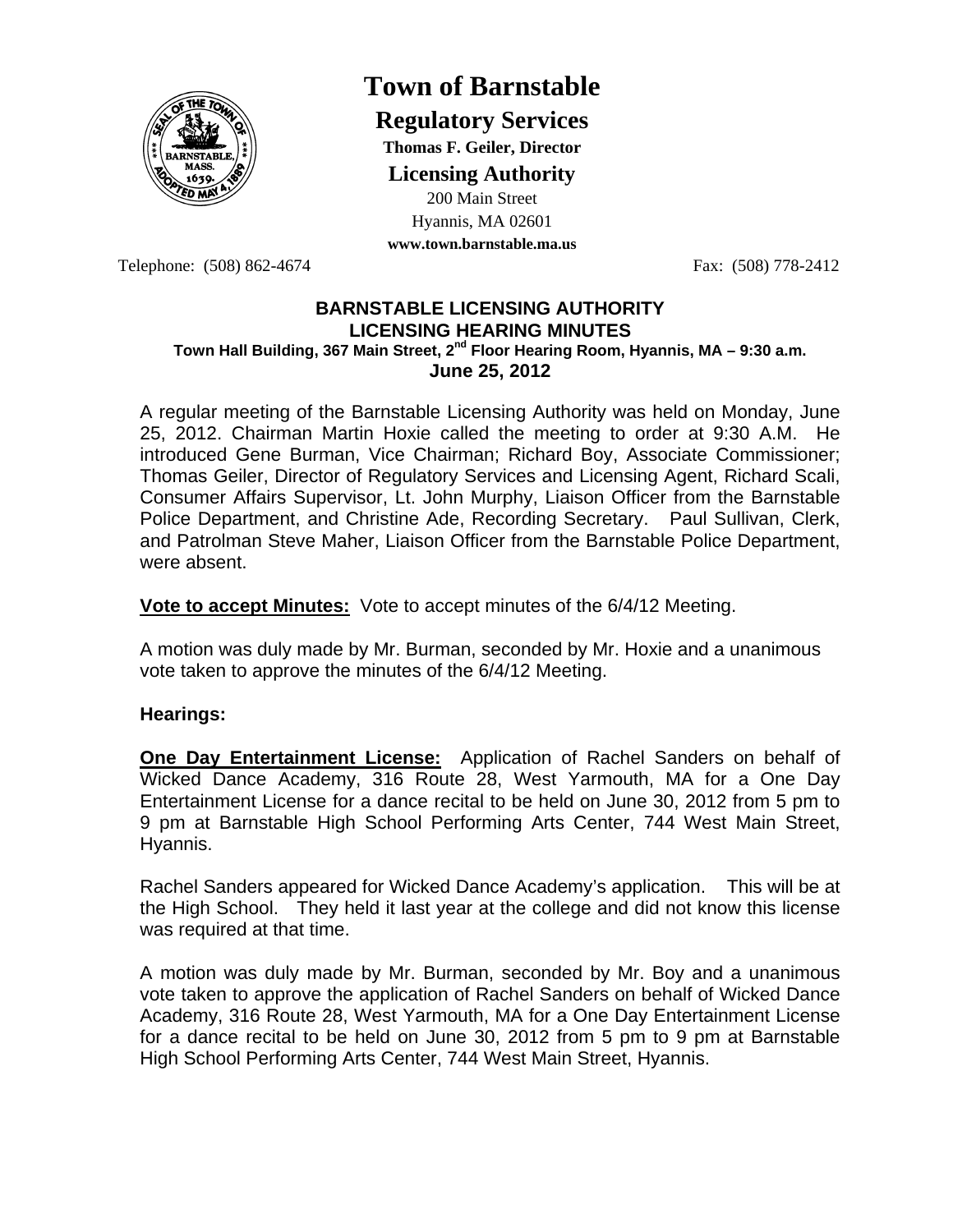**One Day All Alcohol and One Day Entertainment Licenses:** Application of Todd Walantis, for Cape Cod Child Development, 83 Pearl Street, Hyannis for a One Day All Alcohol License and a One Day Entertainment License for its annual Cape Cod 5000 Fishing Tournament to be held on July 1, 2012 from 5:00 pm to 7:00 pm at Oyster Harbors Marine, 182 Bridge Street, Osterville.

Todd Walantis appeared for Cape Cod Child Development for the Cape Cod 5000's  $4<sup>th</sup>$  annual fishing tournament. No changes from last year. It has always been a successful event.

A motion was duly made by Mr. Burman, seconded by Mr. Boy and a unanimous vote taken to approve the application of Todd Walantis, for Cape Cod Child Development, 83 Pearl Street, Hyannis for a One Day All Alcohol License and a One Day Entertainment License for its annual Cape Cod 5000 Fishing Tournament to be held on July 1, 2012 from 5:00 pm to 7:00 pm at Oyster Harbors Marine, 182 Bridge Street, Osterville.

**One Day Entertainment License:** Application of Kevin Pidgeon on behalf of Hyannis Sound, 14 Franbill Road, Hyannis for a One Day Entertainment License for its annual Alumni Reunion Show followed by a group from 1997 singing tunes from their summer, on August 4, 2012 at Barnstable High School Auditorium from 5 pm to 11 pm.

Mr. Pidgeon appeared and introduced Hyannis Sound, going on its  $20<sup>th</sup>$  year, a ten man a capella group. They charge \$15.00 admission. Mr. Hoxie stated the approval will hinge upon whether or not they are as good as they were last year. They then serenaded the Board.

A motion was duly made by Mr. Burman, seconded by Mr. Boy and a unanimous vote taken to approve the application of Kevin Pidgeon on behalf of Hyannis Sound, 14 Franbill Road, Hyannis for a One Day Entertainment License for its annual Alumni Reunion Show followed by a group from 1997 singing tunes from their summer, on August 4, 2012 at Barnstable High School Auditorium from 5 pm to 11 pm.

Mr. Hoxie stated if they want to be approved next year he expects a different song.

**One Day Beer & Wine and One Day Entertainment:** Application of Jennifer Williams on behalf of Osterville Historical Museum, 155 West Bay Road, Osterville for a One Day Beer & Wine License and a One Day Entertainment License for its second Pigs & Pearls event to be held on July 8, 2012 from 5:00 pm to 7:00 pm outside in a tent on the grounds, with a small jazz group entertaining.

Jennifer Williams appeared for Osterville Historical Museum. It is their 2<sup>nd</sup> annual event – it is a fundraiser for the museum. Farmer's Market vendors, restaurants, Cape Cod Beer will be there. Pigs & Pearls is pork, pizzas, seafood, baked goods,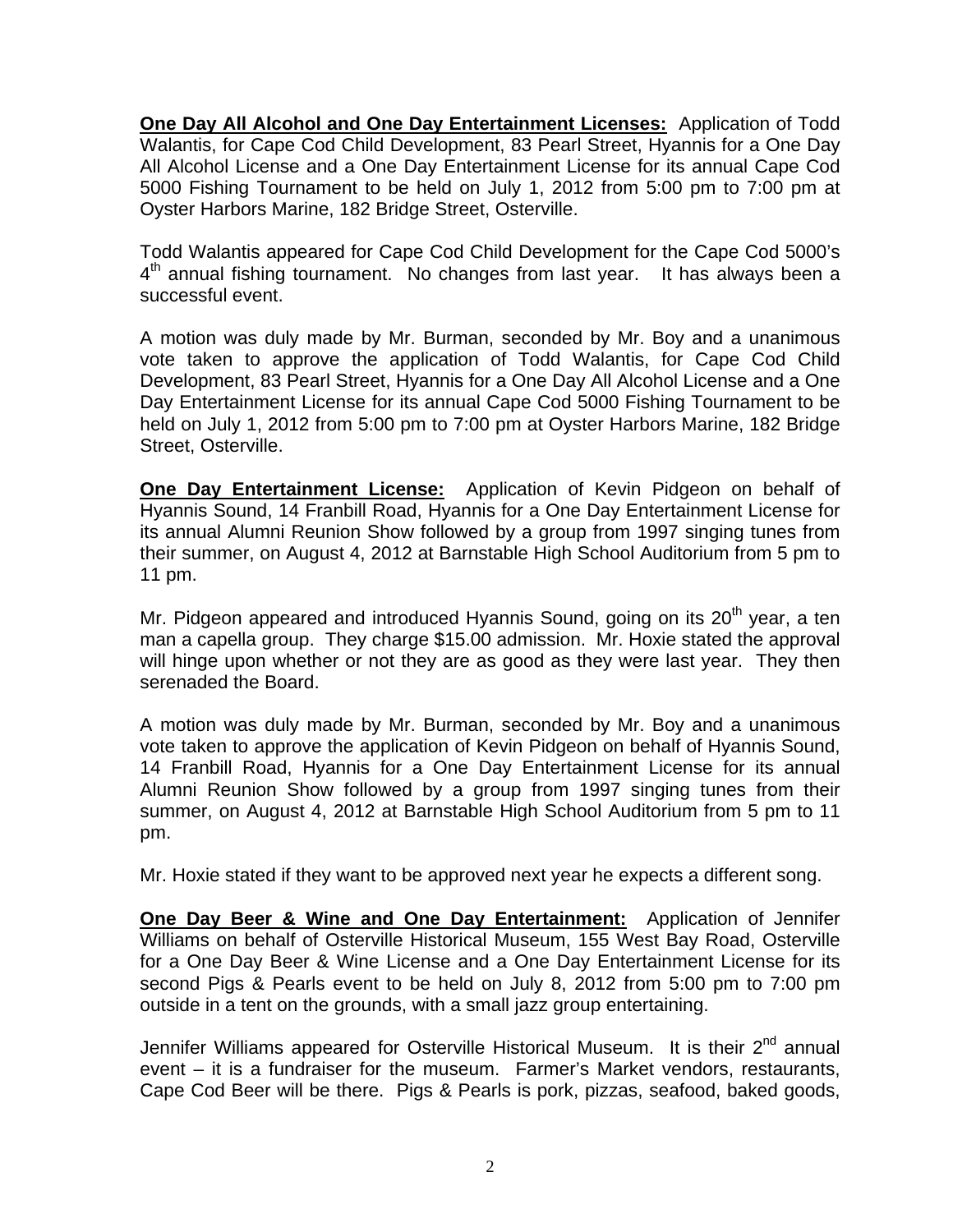lots to choose from – bacon theme runs throughout. Tickets will be sold for \$55/person or \$100/couple.

A motion was duly made by Mr. Burman, seconded by Mr. Boy and a unanimous vote taken to approve the application of Jennifer Williams on behalf of Osterville Historical Museum, 155 West Bay Road, Osterville for a One Day Beer & Wine License and a One Day Entertainment License for its second Pigs & Pearls event to be held on July 8, 2012 from 5:00 pm to 7:00 pm outside in a tent on the grounds, with a small jazz group entertaining.

**Alteration of Premises and Amend Daily Live and Non-Live Entertainment Licenses:** Application of Beech Tree Cantina, LLC, d/b/a Beech Tree Cantina, 599 Main Street, Hyannis, Caitlyn Sweeney, Manager for Alteration of Premises to change the premises description to read: Premises located at 599 Main Street, Hyannis, includes one two-story wooden structure containing a restaurant with bar area and coffee shop with two secure exterior patios. The front exterior patio has 38 seats. Interior restaurant on the first floor has a total of 113 seats which includes a bar having 27 seats and two couches with seating for 8 persons. The interior coffee shop consists of 50 seats for a total of 163 interior seats on the first floor. There exists a waiting area on the second floor with 8 seats. The rear courtyard consists of a bar with 13 seats and 87 table seats for a total of 100 rear courtyard seats. There are three handicap accessible bathrooms on the 1<sup>st</sup> floor and one man's and one ladies' bathroom located on the  $2<sup>nd</sup>$  floor. The first floor has 11 means of egress and the second floor has one means of egress. Also requested is a change in the Daily Live Entertainment License with a maximum of 3 performers, 3 pieces, amplified, 7 T.V.'s and a Daily Non-Live entertainment license inside, each to have music from 4 pm to midnight rather than to 11 pm; the addition of 1 musician between 4 pm to 8 pm on the rear patio outside with light amplification with 2 small speakers at ground level.

Attorney Steven Pizzuti appeared on behalf of Beech Tree Cantina with Bill Pane, Philip Jared Pane, and. He presented a copy of a License Agreement for the back area egress and the Abutter Affidavit. They also wish to change their entertainment licenses to include the group we just heard who were absolutely spectacular. He would like to applaud the Authority for recent decisions. It is vital to these businesses to receive the tools they need to succeed. The inside is not changing except to reduce the coffee shop seating to 50 from 60. They have moved the entertainment to a different location in that coffee shop. Mr. Pizzuti stated he is very proud of what his client has done in this project – it is a classy operation. They have spent the money to ensure this success with the Board's indulgence. The outside patio is beautiful – vegetation added is gorgeous. They are seeking to increase the seating there by 52 to a total of 100 including the 13 bar stools already there. They feel the entertainment there is vital to give the ambience for the tourists. They have revitalized that end of the street – they are a big draw. They have preserved the integrity of the tree. It is now blocked off so people can't go up and carve names, etc. Lighting has been added in the tree. It is a very cool area because of all the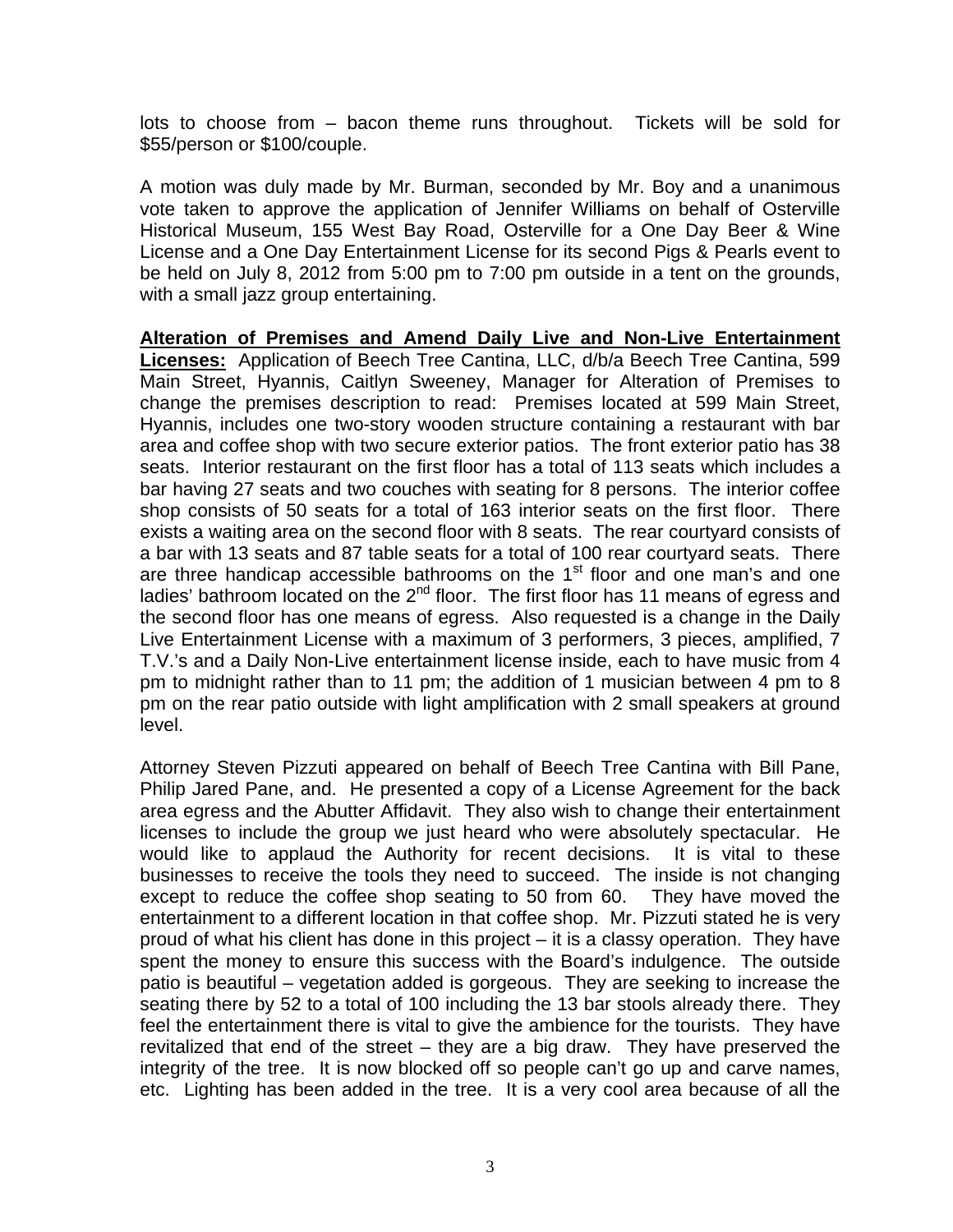shade created. The average age is 30-50. We now need to give them the tools to ensure its long term success. They would like one musician between 4 pm and 8 pm. This is dinner music – at conversation level. The space is large. There are 2 ground speakers. There are 2 other speakers by the bar – if they did not have these you could not hear the music. It will not be a nightclub. The food, if you have had a chance to eat there has gotten rants and raves. It is a fabulous experience. He asked the Chairman for questions. Mr. Hoxie asked if Building and Fire have approved – Mr. Pizzuti stated all has been inspected and approved and meets code. Mr. Hoxie asked if the noise/music will be contained on the premises. Mr. Pizzuti stated it will. Mr. Hoxie asked what type of music? Mr. Pizzuti stated light music – more island type music; not rock and roll. To maintain the level of control they have a staff member dedicated to sound control and crowd control. It is running very smoothly. Mr. Hoxie asked if a fee will be charged for the entertainment. Mr. Pizzuti stated there will not. Mr. Pane stated there will be 2 security people in back and in front. Mr. Hoxie stated the rear egress is now established – Mr. Pizzuti stated it has. Mr. Burman asked the TOTAL number now – 113 restaurant, 50 coffee shop, 100 rear, 38 front patio. With standees and employees it comes to 35 standees in the rear, 20 in the coffee shop and 20 in the restaurant, 20 employees – 376? Mr. Burman asked about emergency lighting in the rear. He stated he is very impressed – it is beautiful. Mr. Boy echoed that – it is very nice. Mr. Boy asked about going from 11 to midnight – the police department has no problem with that. He stated he is concerned about parking – they have valet. Mr. Pane stated there is free parking at Manoog's parking lot. Mr. Boy wanted to make sure the parking issues are resolved – Mr. Pane stated they did not have that lot at the time there were problems with Mr. Chilli. Sam Traywick appeared as a 39 year resident – he recently purchased a unit at 615 Main Street. He said he met Mr. Pane and echoes the compliments of the Board for the property. What he did want to say is that if there are any objections to this from nearby residents; it is clear there is a restaurant/bar there. If they did not want any music, etc. they should've bought in Centerville. He stated he has found it very very improved and has made Main Street a much nicer place. He strongly recommends we endorse his requests. He stated we need to pass this 100%. It will show the Licensing Authority cooperation to all the business owners wanting to make good changes on Main Street.

Erin Kennedy also appeared to support this project. She lives right there at 615– has 2 teenage daughters. Since this construction, there are no drug dealers, no homeless people; the entertainment is not any kind of problem. If a person chooses to live on Main they should expect activity. They are looking forward to it this summer.

Elizabeth Wurfbein, Executive Director of BID, appeared to support this project, stating that Bill Pane has made a huge improvement. It was a desolate area needing a champion. This team has done that. She is here to make sure the residents and businesses live in harmony. She offered their services (the BID) to the residents and businesses to help wherever needed. Any concerns can come there anytime.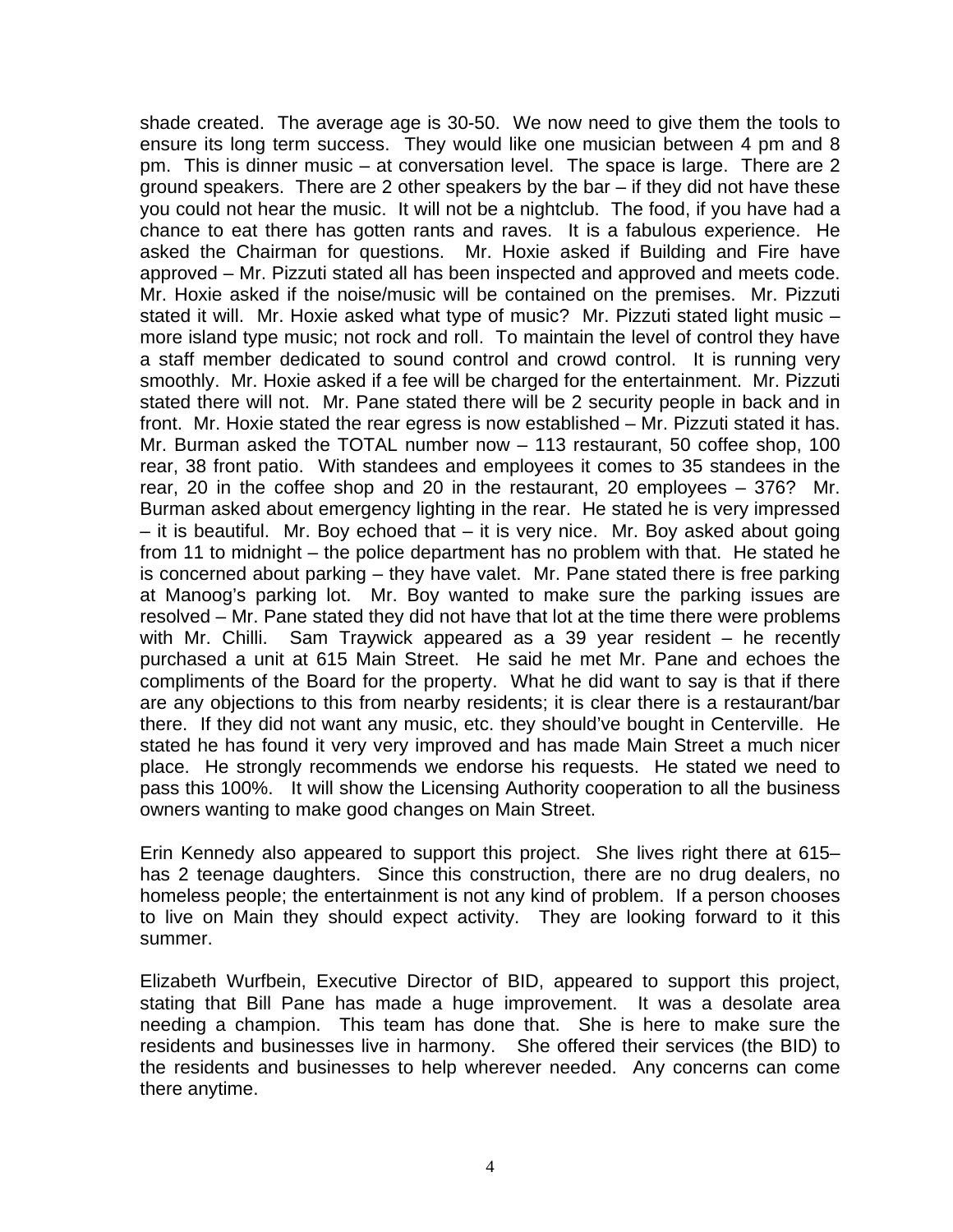Mr. Pane came to the podium – he said jokingly that counsel is very worried about him speaking. He said that he does not have to give his speech now – with all the good comments. Every Sunday morning he said he goes there for coffee – he now watches people come and they do not leave right away - they stay there. They take photos. Before they would see homeless sleeping, drug dealers, etc. Now it is joyful – kids, old folks; tourists that come to Main Street just to see that tree. The only other comment he had was the ABCC was there – they stated they did not believe it looks this nice.

Mr. Burman commented he saw Jared, Mr. Pane's son, in the rear and it is a shame he is not in front. Mr. Pane said he needs more experience first.

Mr. Geiler stated the Licensing Authority has been very responsive to businesses over the years. This establishment has come a long way – the improvements made recently are second to none. The only thing he wanted to stress is contrary to what Mr. Traywick said, we do have noise regulations. Those must be complied with. The difficulty in complying is present at this location. He does not anticipate police down there, but with the number of residents in the area it could be a problem. He stated that the operator in there right now is doing a great job. We have to be aware that it will be difficult to comply with sound requirements. No-one has come forward with a suggestion to change any of those regulations. Mr. Geiler stated he thinks this request absolutely should be approved and everything they have done so far has exceeded expectations.

Lt. Murphy stated they have had no security issues. There was an issue when first open but just people leaving, not a Beech Tree issue. He said he is on 5-1 shift and the only issues he sees are people congregating outdoors because of smoking – he investigated a noise complaint Friday night but there WAS no infraction by Beech Tree. The complainant was anticipating a Trader Ed's atmosphere with possible problems in the future and he (Lt. Murphy) could vouch that was not the case. He does not think we should penalize the licensee for what may happen in the future – let them prove themselves.

Mr. Hoxie stated to deny we would have to be aware the noise would disturb someone and there could be a quick reaction. It is obvious the establishment should be allowed to go forward as they wish. Mr. Pane stated he gave the condo association his word as to how this restaurant and the beech tree area would be managed and he will continue to do so because he gave them his word.

A motion was duly made by Mr. Burman, seconded by Mr. Boy and a unanimous vote taken on the alteration of premises to approve a total occupancy including employees and standees as stated above of 376.

A motion was duly made by Mr. Burman, seconded by Mr. Boy and a unanimous vote taken on the change to their entertainment licenses to the requested changes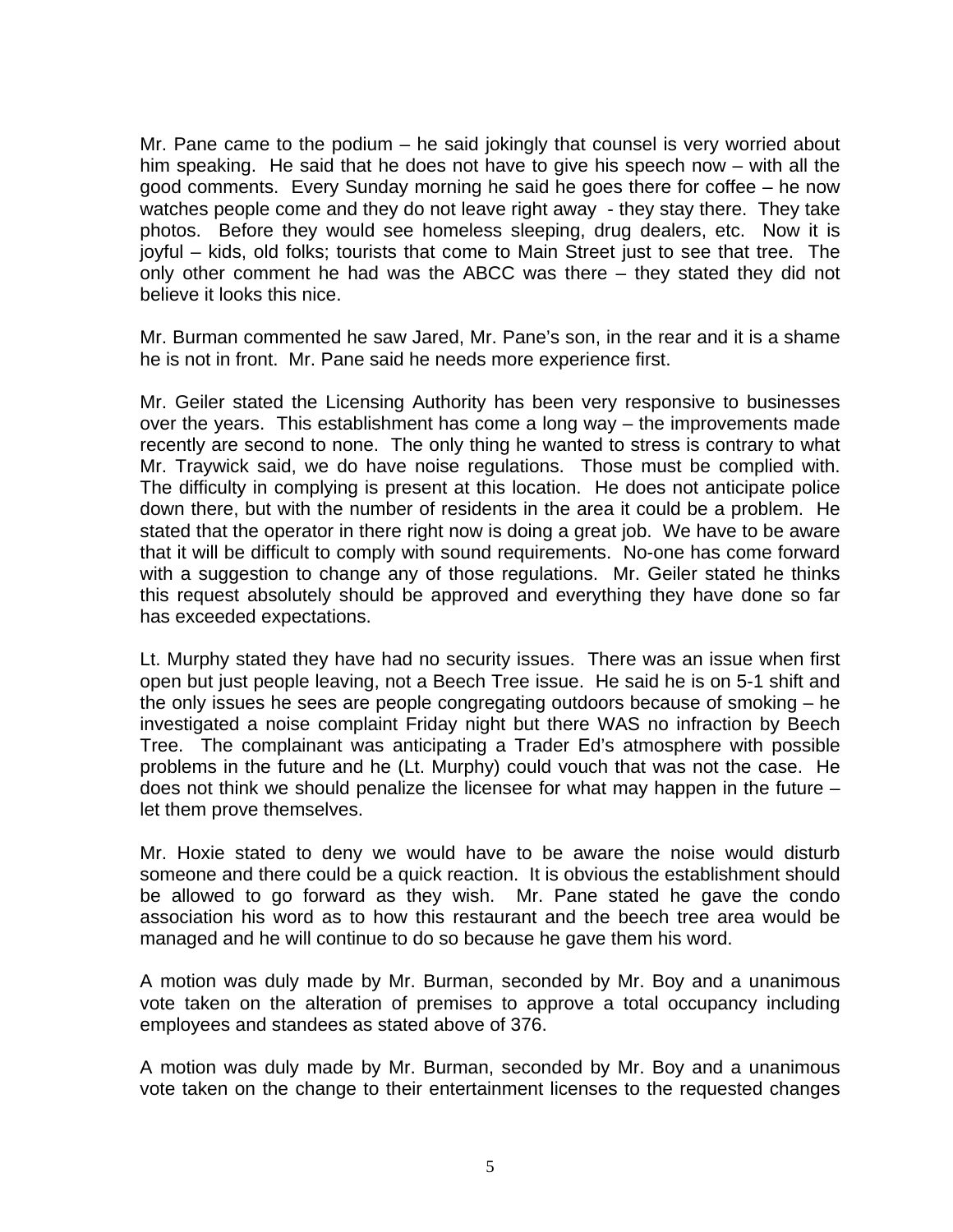above – 3 performers, 3 pieces…..and to midnight; and in the rear to have one entertainer and light amplification  $-$  no mention of  $#$  of speakers. Attorney Pizzuti stated they plan to use the 2 speakers for canned music and use two more speakers over the bar to project the music rather than crank up the level of the music itself. This was approved as requested.

**Transfer of Stock and Change of Manager:** Application of H&S Entertainment, LLC, d/b/a Bistrot de Soleil, 350 Stevens Street, Constantinos Mitrokostas, Manager, for a Transfer of Stock, 33.34% to Tarsis Santos and 33.33% to Katarina Soldatov, and for a Change of Manager to Katarina Soldatov.

Mr. Mitrokostas appeared with Tarsis and Katarina for this application, stating that Attorney Nunheimer could not appear as he was summonsed to trial today. It is a simple request. Mr. Mitrokostas stated they changed the name – had a meeting with Mr. Geiler as to how to move forward. Katarina will replace Mr. Mitrokostas as Manager and move forward to eventual takeover of the restaurant. Katarina has experience managing and is TIPS certified. Mr. Hoxie stated he has heard very favorable comments about the restaurant.

A motion was duly made by Mr. Burman, seconded by Mr. Boy and a unanimous vote taken to approve the application of H&S Entertainment, LLC, d/b/a Bistrot de Soleil, 350 Stevens Street, Constantinos Mitrokostas, Manager, for a Transfer of Stock, 33.34% to Tarsis Santos and 33.33% to Katarina Soldatov, and for a Change of Manager to Katarina Soldatov.

**Change Sunday Alcohol Service Opening Time:** Application of The Mill Street Tavern, Inc., d/b/a Cape Cod Inn/Duck Inn Pub, 447 Main Street, Hyannis, John Greene, Manager, to amend the opening hour of their alcohol service on Sundays for brunches to 10:00 am.

John Greene appeared for his application. He stated that this is just a request to serve alcohol at Sunday brunches beginning as early as allowed by law. By oversight this was not included in his original request.

A motion was duly made by Mr. Burman, seconded by Mr. Boy and a unanimous vote taken to approve the application of The Mill Street Tavern, Inc., d/b/a Cape Cod Inn/Duck Inn Pub, 447 Main Street, Hyannis, John Greene, Manager, to amend the opening hour of their alcohol service on Sundays for brunches to 10:00 am.

**New Common Victualler License:** Application of Kevin Richards, d/b/a K K & G Ventures, 309 Mistic Drive, Marstons Mills, for a New Seasonal Common Victualler License for Kalmus Beach Concession, Kathy Gianno, Manager, 670 Ocean Street, Hyannis, MA to be operated from 9:30 am to 6:30 pm. His seating is all outdoors at picnic tables.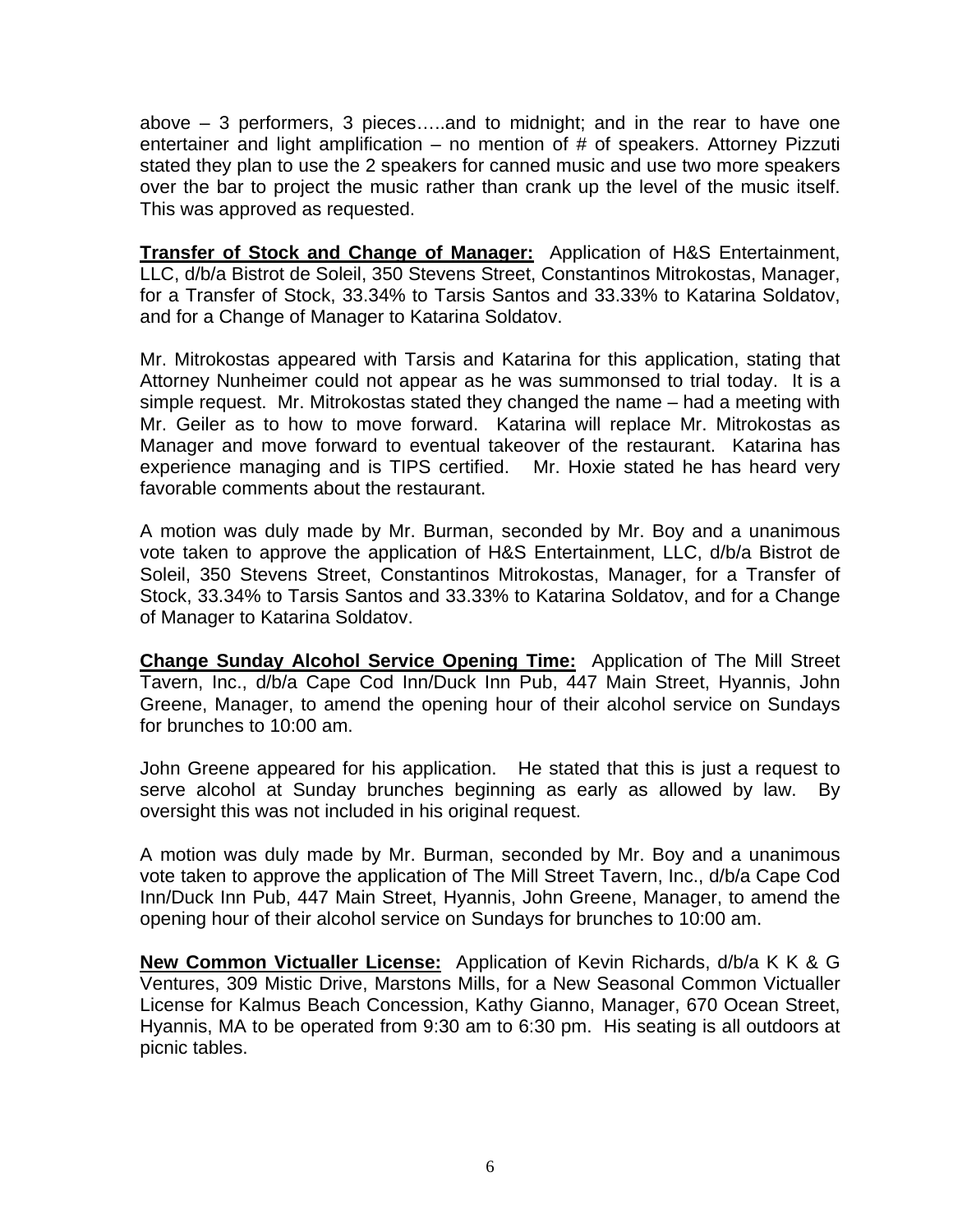Mr. Richards appeared for this license, which he said he did not know was necessary for him to obtain – he thought the food service permit was all he needed as the picnic tables are not just dedicated to them. He said they have a three year lease – they are extremely excited. They have a real sense of community to do some things there. They have incorporated a lot of local businesses into what they are doing – library events, family nights, storytellers, decorating seashells, etc. The menu is still traditional beach menu but they also do a fresh lobster roll, homemade meatballs, Italian items. The focus is on families. They put up a flag in the middle of the beach so people can go there and order. He stated 9 pm would be a better closing time than what he had asked for on the application. Mr. Hoxie agreed.

A motion was duly made by Mr. Burman, seconded by Mr. Boy and a unanimous vote taken to approve the application of Kevin Richards, d/b/a K K & G Ventures, 309 Mistic Drive, Marstons Mills, for a New Seasonal Common Victualler License for Kalmus Beach Concession, Kathy Gianno, Manager, 670 Ocean Street, Hyannis, MA to be operated from 9:30 am to 9:30 pm. Seating is all outdoors at picnic tables.

Mr. Geiler asked about the menu board sign that used to be out on Main…Mr. Richards said they are not going to do that. They put a sign on the premises just past where you pay. It says snack bar open and what they will have. The signage was approved by Building.

**Show Cause Hearing:** Show Cause Hearing on RCSJ Group, Inc., d/b/a Fresh Ketch, 460 Main Street, Hyannis, Raymond C. Roy, Manager to determine if its Seasonal All Alcohol Common Victualler License and/or Live Entertainment License should be modified, suspended, revoked or conditions imposed due to violations of the Rules and Regulations of the Licensing Authority as follows:

1. Ch. 501-3. Admissions to the premises, Section D for a failure to provide a written or printed receipt, permanently recorded and numbered seriatim, presented to each individual customer or group of customers; 2. Ch. 501-3. Admissions to the premises, section H. Licensees shall not permit entrance to the premises by more persons than the number approved by the Building Commissioner for the capacity of the premises minus the number of employees working in the public areas at the time. By allowing over 300 people inside the establishment at approximately 2200 hrs.; 3. Ch. 501-5. Physical premises, Section B. The licensed premises shall conform to the floor plan approved by the Licensing Authority with regard to the structures and the walls at the premises, as well as with regard to all tables, chairs, booths, bars, counters, barstools, dance floors or areas, railing partitions, and other barriers at the premises. Any changes in the floor plan or any renovations of any kind may not be made without notification to the Licensing Authority and the approval of the Licensing Authority. This includes substantial changes in the arrangement of moveable furniture. By moving tables and chairs out of the dinning area to allow for space for a DJ and dancing; 4. Ch. 501-6. Business arrangements of licensees, Section C. No licensee shall permit any person to have a direct or indirect financial or beneficial interest in the licensed business or to receive any revenue from the business or to manage the premises other than the persons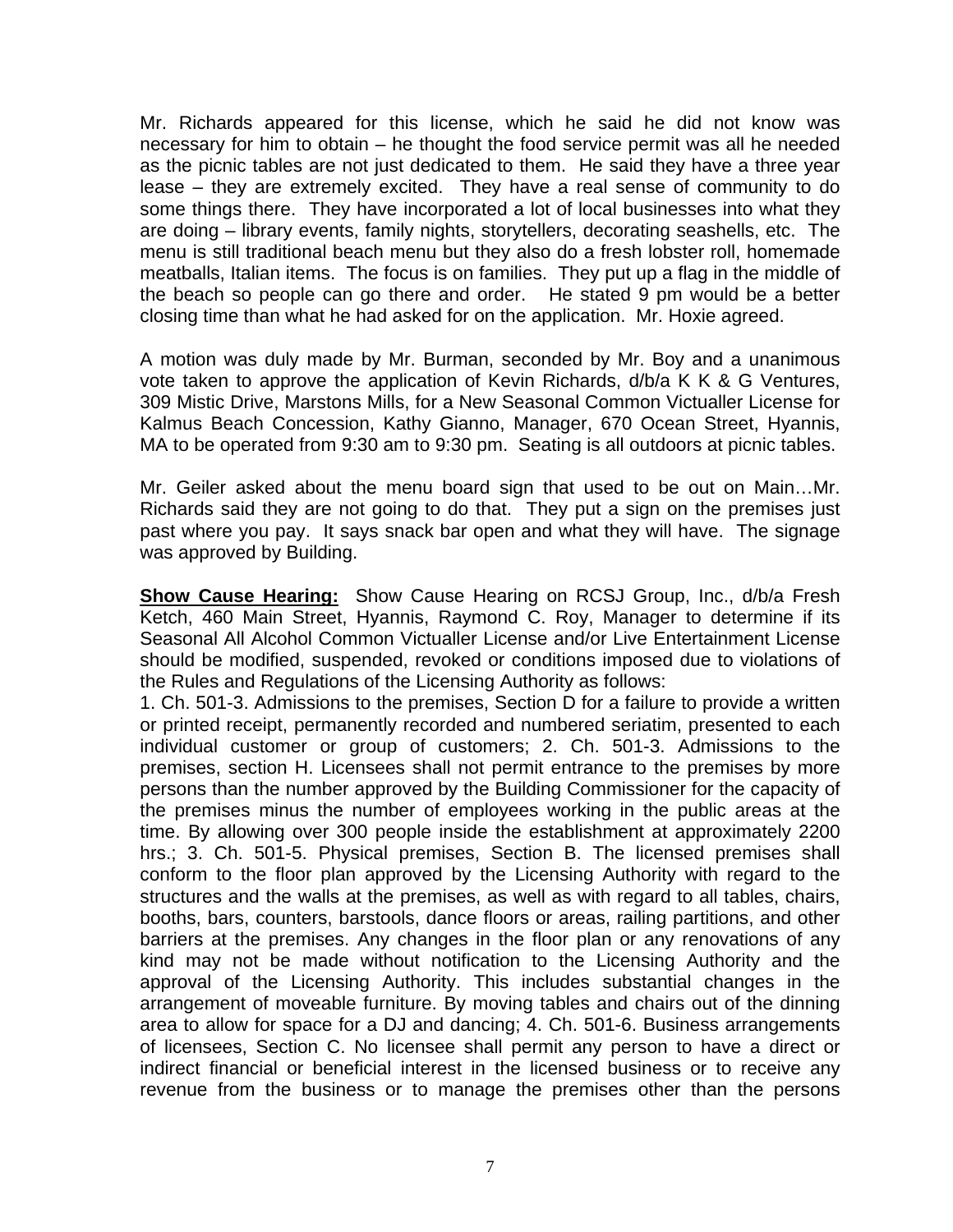properly approved of by the Licensing Authority and the salaried employees of such persons. By allowing an outside entertainment company, (AYBOI Entertainment) to have a financial interest in the event on May 25, 2012; 5. Ch. 501-6. Business arrangements of licensees, Section G. No licensee shall enter into an agreement with an independent contractor to provide beverages or food or entertainment or management at the premises without the approval of the Licensing Authority. By allowing a outside entertainment company, (AYBOI Entertainment) to promote and run the "Old school reunion 5" event held on May 25, 2012; 6. Ch. 501-8. Environs of licensed premises, Section A. It shall be obligation of licensees to ensure that a high degree of supervision is exercised over the conduct of the licensed establishment at all times. Each licensee will be held accountable for all violations that are related to the licensed premises to determine whether or not the licensee acted properly in the given circumstances. By not adequately having staff present for the size and type of entertainment on May 25, 2012, as well as the issues listed above. By allowing a situation to exist whereby a patron was severely injured as a result of a fight inside the establishment. This hearing was requested to be continued to 7/30/12 by the Barnstable Police Department.

Mr. Scali advised that Mr. Carter, the attorney for Fresh Ketch, agreed to the continuance and Mr. Roy had been notified not to appear.

**Show Cause Hearing:** Show Cause Hearing for Cape Cod Precious Gems & Coins, 48 Iyannough Road, Hyannis, MA, Carl Marchetti, Manager, for revocation of its Junk Dealer License as a result of information presented to the Licensing Authority by Detective Sgt. John Murphy of the Barnstable Police Department at the December 7, 2009 Licensing Authority Hearing for failure to comply with the Town of Barnstable Rules and Regulations under Chapter 502 regarding non-reporting of items purchased for sale, that it purchased items which appear on a list of stolen property, and a determination that Mr. Marchetti is an improper person to hold a Junk Dealer License, to show cause why its Junk Dealer License should not be permanently revoked. Continued from 8/10/11, 2/14/11, 6/20/11, 9/19/11. Along with this hearing, the renewal/non-renewal of the Junk Dealer License for 2011-2012 will be determined. Attorney Atwood's Office advised they were still in Court for 9/24/11 but the matter should be wrapped up for the 10/24/11 hearing. Request was made to continue this hearing to 10/24/11 and today it was continued to January 30, 2012 as the prior Licensee is still in Court. Per request of Licensee's attorney, this hearing was continued to March 26, 2012. This matter was continued from the June 24, 2012 hearing as it is still in Court and the attorney again requested a continuance from today's meeting.

Lt. Murphy stated it should be rectified on July  $25<sup>th</sup>$  at Court.

A motion was duly made by Gene Burman, seconded by Dick Boy and a unanimous vote taken as follows: continue the hearing to September 10, 2012.

## **Renewals:**